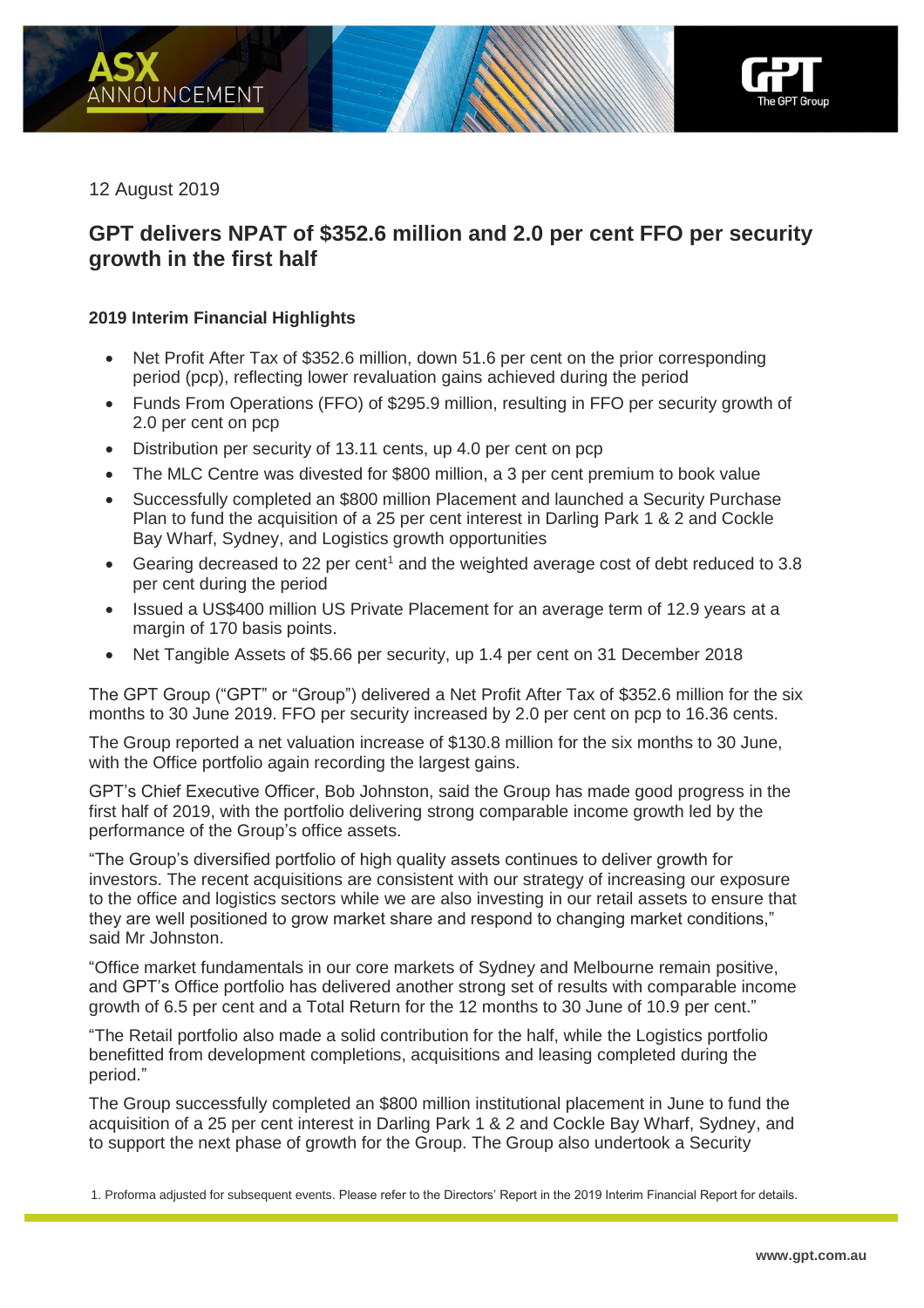Purchase Plan following the end of the period with the Group accepting all valid applications, totalling \$66.8 million.

"The Group was very pleased with the strong support shown by both existing and new investors for the placement, and the security purchase plan which closed in July. The Group is well progressed in deploying these funds into accretive investment opportunities," said Mr Johnston.

The Group has reaffirmed guidance, which was updated in June, of 2.5 per cent growth for FFO per security and 4.0 per cent growth in Distribution per security for FY19.

### **1H19 Portfolio Highlights**

- Total Portfolio Return (unlevered) for the 12 months to 30 June of 9.6 per cent
- Portfolio occupancy of 95.7 per cent<sup>1</sup> with a Weighted Average Lease Expiry (WALE) of 4.9 years<sup>1</sup>
- Portfolio like-for-like income growth of 3.5 per cent on pcp
- Office & Logistics portfolio valuation uplift of \$166.2 million, an increase of 2.1 per cent
- Funds Management division delivered 7.6 per cent growth in FFO contribution on pcp

#### **Office**

The Office portfolio delivered 6.5 per cent like-for-like income growth on pcp. Office occupancy remained high at 97.1 per cent<sup>1</sup>, with 37,900 square metres of leases signed in the period and terms agreed for an additional 78,900 square metres.

The portfolio recorded a net revaluation gain of \$114.8 million (up 1.9 per cent) for the period, with Melbourne Central Tower, 181 William and 550 Bourke Streets, Melbourne, and Australia Square in Sydney the key contributors to the valuation uplift. Growth in market rents accounted for approximately 70 per cent of the uplift. The Weighted Average Capitalisation Rate (WACR) of the portfolio at 30 June was 4.94 per cent<sup>1</sup>.

The MLC Centre was divested for \$800 million, which resulted in a return of 20 per cent per annum being achieved from the asset over the past three years, following an extensive repositioning and leasing program.

The Group secured a 25 per cent share of Darling Park 1 & 2 for \$531.3 million during the period. The complex comprises two premium grade office towers and an entertainment precinct, Cockle Bay Wharf. The office towers are 99.7 per cent occupied with a WALE of 5.6 years, and the acquisition takes the Group's interest in the assets to 75 per cent when combined with the GPT Wholesale Office Fund's existing stake. Cockle Bay Wharf will be the site for a landmark 73,000 square metre office and entertainment development, Cockle Bay Park, which has recently secured a Stage 1 Development Application approval.

### **Logistics**

The Logistics portfolio delivered like-for-like income growth of 2.2 per cent for the six months to 30 June. Occupancy was 93.4 per cent<sup>1</sup> with a WALE of 7.4 years<sup>1</sup>.

A total of 121,300 square metres of leases were signed during the period, with a further 27,000 square metres of terms agreed. The portfolio recorded a \$51.4 million valuation increase (up 2.7 per cent), with the WACR firming 24 basis points to 5.54 per cent<sup>1</sup>.

The Logistics portfolio grew during the period through a combination of acquisitions and development completions. The Group acquired five fully leased investment assets in Sydney, two of which adjoin the Group's existing holdings in the prime Erskine Park precinct, for \$212 million.

1. Proforma adjusted for subsequent events. Please refer to the Directors' Report in the 2019 Interim Financial Report for details.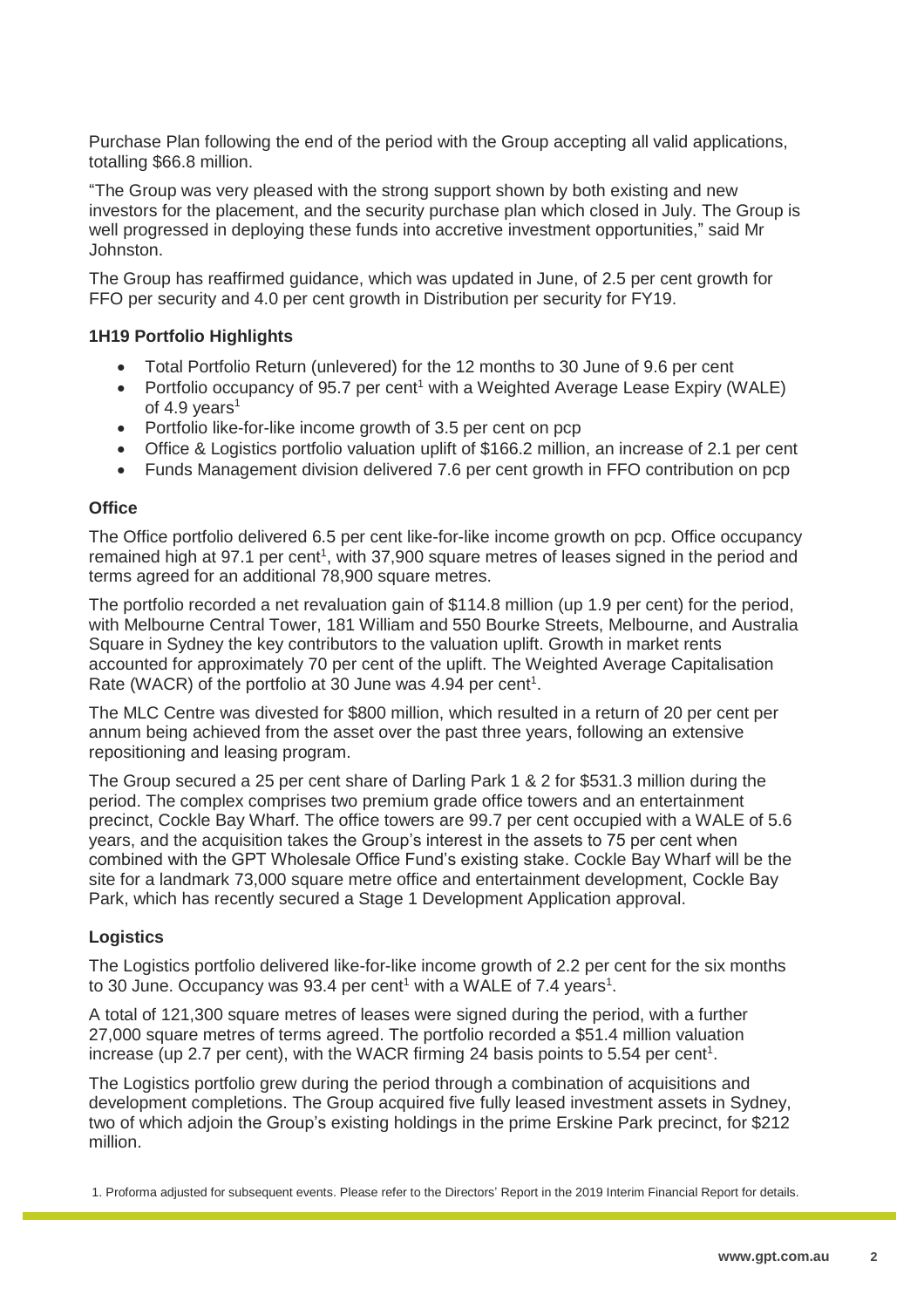In January 2019, the Group completed a new \$70 million facility at Eastern Creek, which is fully leased for an 8 year term. A further \$200 million of logistics projects are underway.

#### **Retail**

The Retail portfolio continues to deliver a high level of sales productivity, with specialty sales up 1.0 per cent on pcp to \$11,512 per square metre. Total specialty Moving Annual Turnover (MAT) growth was up 0.7 per cent.

Like-for-like income growth increased 1.4 per cent in the first half, reflecting a weaker operating environment at Casuarina Square in Darwin and increased downtime. The portfolio has maintained a high occupancy level and continues to attract demand from new retailers, with occupancy of 99.5 per cent across the portfolio at 30 June.

The valuation for the Retail portfolio declined by \$35.4 million (down 0.6 per cent) during the period, and the WACR of the portfolio was 4.86 per cent as at 30 June.

In March, the Sunshine Plaza development was completed, introducing 40 'first to market' brands and a number of international mini-majors. The sales performance in the first three months of trading has been encouraging and in line with expectations.

The Group has progressed the development proposals for both Melbourne Central and Rouse Hill Town Centre, and subject to receiving the required approvals, is targeting to commence both projects in the first half of 2020.

#### **Funds Management**

The Funds Management division delivered 7.6 per cent growth in FFO (on pcp), driven by growth in assets under management to \$13.3 billion. The growth in assets under management was driven by acquisitions and valuation growth in the GPT Wholesale Office Fund (GWOF).

During the period, GWOF acquired the remaining 50 per cent interest in 2 Southbank Boulevard, Melbourne, for \$326.2 million. The acquisition, combined with valuation growth across the portfolio, has resulted in a portfolio value as at June 30 of \$8.5 billion.

The GPT Wholesale Shopping Centre Fund (GWSCF) continued to execute its strategy of improving the overall quality of its portfolio with the launch of a campaign to sell Norton Plaza. Since the end of the period, GWSCF has exchanged unconditional contracts for the sale of this asset at a small premium to book value. As at 30 June, the GWSCF portfolio was valued at \$4.8 billion.

### **Outlook**

The fundamentals for the office and logistics sectors in Sydney and Melbourne remain positive, with low vacancy levels and manageable supply pipelines, while conditions in Brisbane are showing signs of improvement. Retail headwinds persist, however assets in the right locations are continuing to attract demand from domestic and international tenants and we expect that the retail environment in the second half of the year will benefit from lower interest rates, income tax relief and the stabilisation of house prices.

Consistent with guidance provided for the recent capital raising, GPT confirms guidance for FY19 of:

- FFO per security growth of 2.5 per cent; and
- Distribution per security growth of 4.0 per cent.